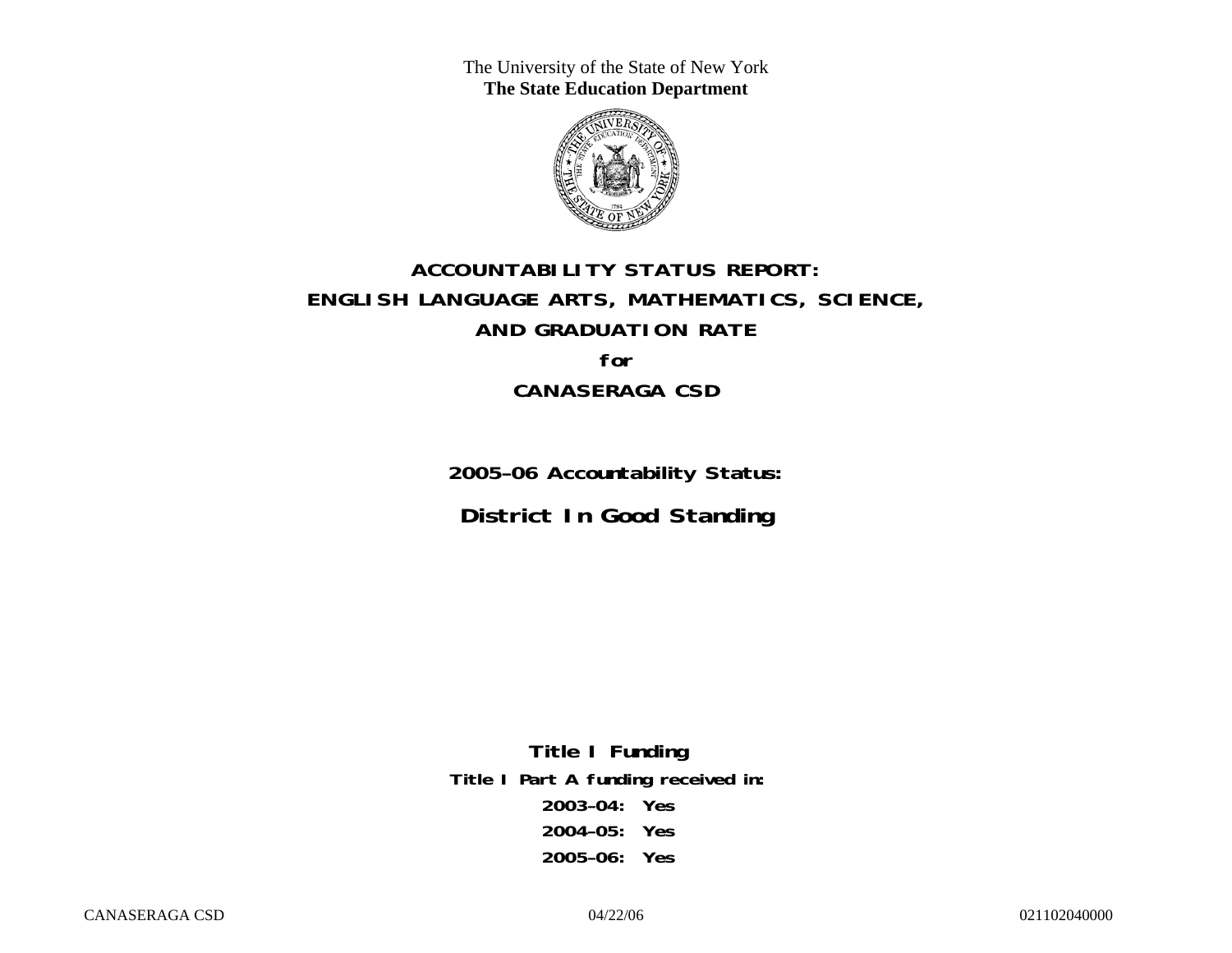### **District Accountability Status Categories**

The list below defines the district status categories of New York State's district accountability system, which is divided into a Federal Title I component and a State component. A district that does not receive Title I funding in a school year does not have a federal status in that year. Consequences for districts not in good standing can be found at: **http://www.emsc.nysed.gov/nyc/DINI/DINI2004-05.shtml**. To be removed from any improvement status, a district must make Adequate Yearly Progress (AYP) at an applicable grade level in the subject area for which it was identified for two consecutive years.

**District in Good Standing:** A district is considered to be in good standing if it has not been identified as a District in Need of Improvement, Requiring Corrective Action, Planning for Restructuring, or Requiring Academic Progress.

**District Requiring Academic Progress:** Under the State component of New York's accountability system, a district that misses making AYP at every applicable grade level in a subject area for two consecutive years is considered a District Requiring Academic Progress (Year 1) for the following year. In each succeeding year that the school fails to make AYP, the year designation is incremented by one.

**District in Need of Improvement (Year 1):** A district that misses making AYP at every applicable grade level in the same subject area for two consecutive years while receiving Title I funds is considered a District in Need of Improvement (Year 1) for the following year.

**District in Need of Improvement (Year 2):** A District in Need of Improvement (Year 1) that misses making AYP at every

applicable grade level in the subject area for which it was identified while receiving Title I funds is considered a District in Need of Improvement (Year 2) for the following year.

**District Requiring Corrective Action:** A District in Need of Improvement (Year 2) that misses making AYP at every applicable grade level in the subject area for which it was identified while receiving Title I funds is considered a District Requiring Corrective Action for the following year.

**District Planning for Restructuring:** A District Requiring Corrective Action that misses making AYP at every applicable grade level in the subject area for which it was identified while receiving Title I funds is considered a District Planning for Restructuring for the following year.

**District Restructuring:** A District Planning for Restructuring that misses making AYP at every applicable grade level in the subject area for which it was identified while receiving Title I funds is considered a District Restructuring for the following year.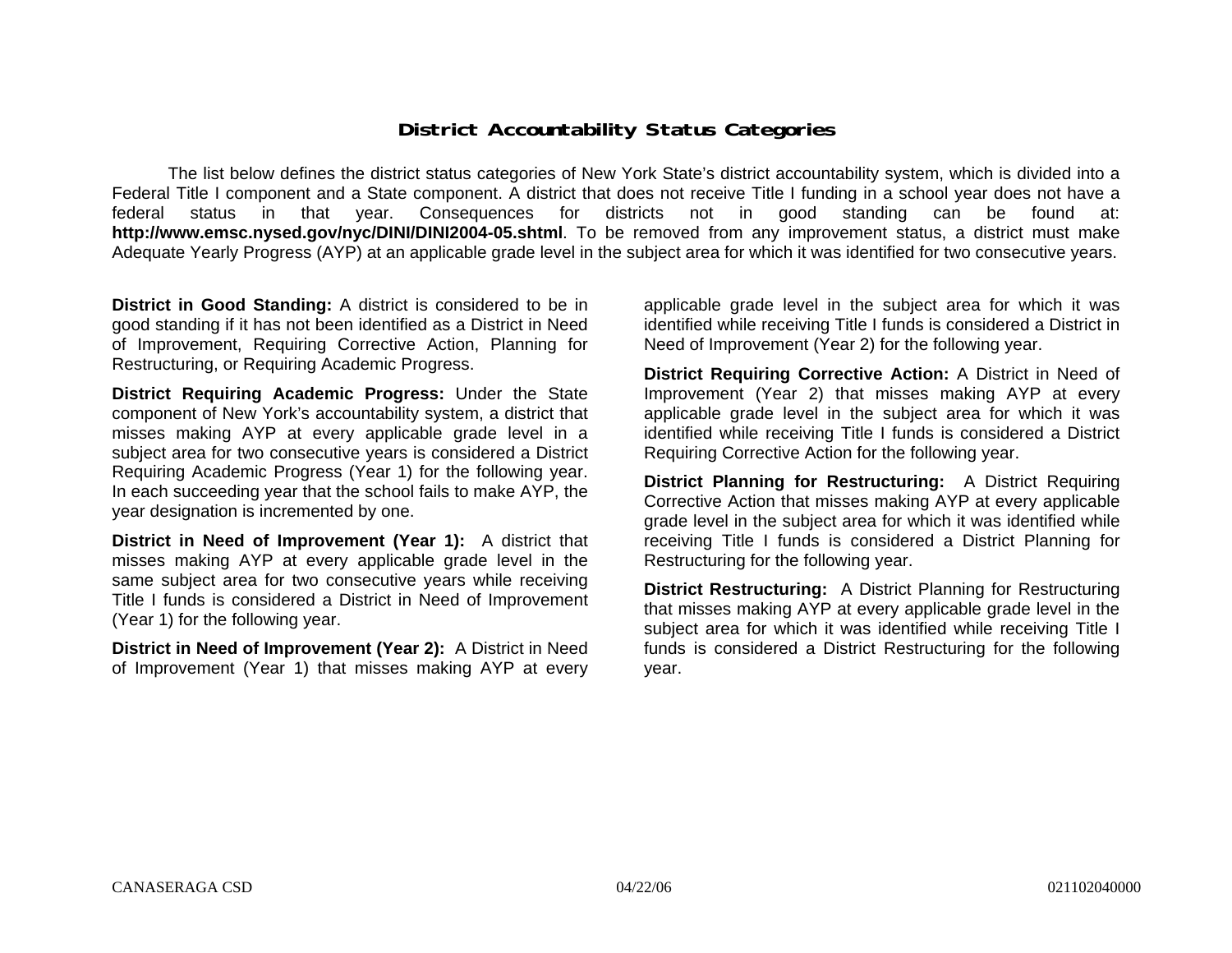### **Elementary-Level English Language Arts**

Definitions of terms, such as Performance Index and Effective Annual Measurable Objective (AMO), are in the glossary, which is the last page of this report.

**To make Adequate Yearly Progress (AYP) in 2004–05, every accountability group must make AYP.** 

**For an accountability group to make AYP in 2004–05, it must** 

- 1. meet the 95 percent participation requirement (*2004–05 Participation*), *and*
- 2. *either* meet its Effective AMO *or* make safe harbor (*2004–05 Performance*  and *Standards*).

To meet the participation requirement, 95 percent of the grade 4 enrollment in each accountability group with 40 or more students must be tested. To meet the

Effective AMO, the Performance Index for each group with 30 or more continuously enrolled students must equal or exceed the Effective AMO. To make safe harbor, the Performance Index of each of these groups must equal or exceed its ELA safe harbor target *and* the group must meet the elementary-level science qualification for safe harbor. (See the elementary-level science page of this report for further information on meeting the science qualification for safe harbor.)

*ELA Safe Harbor Targets:* The elementary-level 2004–05 ELA Safe Harbor Target is calculated by using the following equation: 2003–04 PI + (200 – the 2003–04 PI)  $\times$  0.10. The 2005–06 ELA Safe Harbor Target is calculated by using the following equation: 2004–05 PI + (200 – the 2004–05 PI) × 0.10. The 2005–06 target is provided for groups whose PI was below the Effective AMO in 2004–05.

|                                |                       | 2004-05 Participation*                    | 2004-05 Performance**                                   |                      |                  | 2004-05 Standards                   |                                                           |                                                       | 2005-06                                           |
|--------------------------------|-----------------------|-------------------------------------------|---------------------------------------------------------|----------------------|------------------|-------------------------------------|-----------------------------------------------------------|-------------------------------------------------------|---------------------------------------------------|
| <b>Accountability Group</b>    | Grade 4<br>Enrollment | Percent of<br>Enrollment<br><b>Tested</b> | Count of<br>Continuously<br>Enrolled<br><b>Students</b> | Performance<br>Index | Effective<br>AMO | <b>ELA Safe</b><br>Harbor<br>Target | Met the<br>Science<br>Qualification<br>for Safe<br>Harbor | <b>Made</b><br>AYP in<br><b>ELA</b> in<br>$2004 - 05$ | <b>ELA Safe</b><br><b>Harbor</b><br><b>Target</b> |
| All Students                   | 19                    |                                           | 42                                                      | 131                  | 116              |                                     |                                                           | <b>YES</b>                                            |                                                   |
| Students with Disabilities**** |                       |                                           | 9                                                       |                      |                  |                                     |                                                           |                                                       |                                                   |
| American Indian/Alaskan Native |                       |                                           |                                                         |                      |                  |                                     |                                                           |                                                       |                                                   |
| <b>Black</b>                   |                       |                                           |                                                         |                      |                  |                                     |                                                           |                                                       |                                                   |
| Hispanic                       |                       |                                           |                                                         |                      |                  |                                     |                                                           |                                                       |                                                   |
| Asian or Pacific Islander      |                       |                                           |                                                         |                      |                  |                                     |                                                           |                                                       |                                                   |
| White                          | 19                    |                                           | 42                                                      | 131                  | 116              |                                     |                                                           | <b>YES</b>                                            |                                                   |
| Limited English Proficient     |                       |                                           |                                                         |                      |                  |                                     |                                                           |                                                       |                                                   |
| Economically Disadvantaged     | 9                     |                                           | 18                                                      |                      |                  |                                     |                                                           |                                                       |                                                   |
| Final AYP Determination        |                       |                                           |                                                         |                      |                  |                                     |                                                           | <b>YES</b>                                            |                                                   |

\*If the participation rate of an accountability group fell below 95 percent in 2004–05, the enrollment shown is the sum of 2003–04 and 2004–05 enrollments and the percent tested is the weighted average of the participation rates for those two years.

\*\*If there were fewer than 30 continuously enrolled tested students in 2004–05, data for 2003–04 and 2004–05 were combined to determine counts and PIs.

\*\*\*Groups with a "\*\*\*" are not required to meet the science qualification for safe harbor to make safe harbor in English and mathematics because fewer than 30 students in the group were administered the science test.

\*\*\*\*In cases of failure to make AYP solely because of the performance of students with disabilities, meeting the 95% participation requirement for this group and subject and meeting or exceeding the AMO if 34 points were added to the PI for this group and subject is an approved way of making AYP for students with disabilities.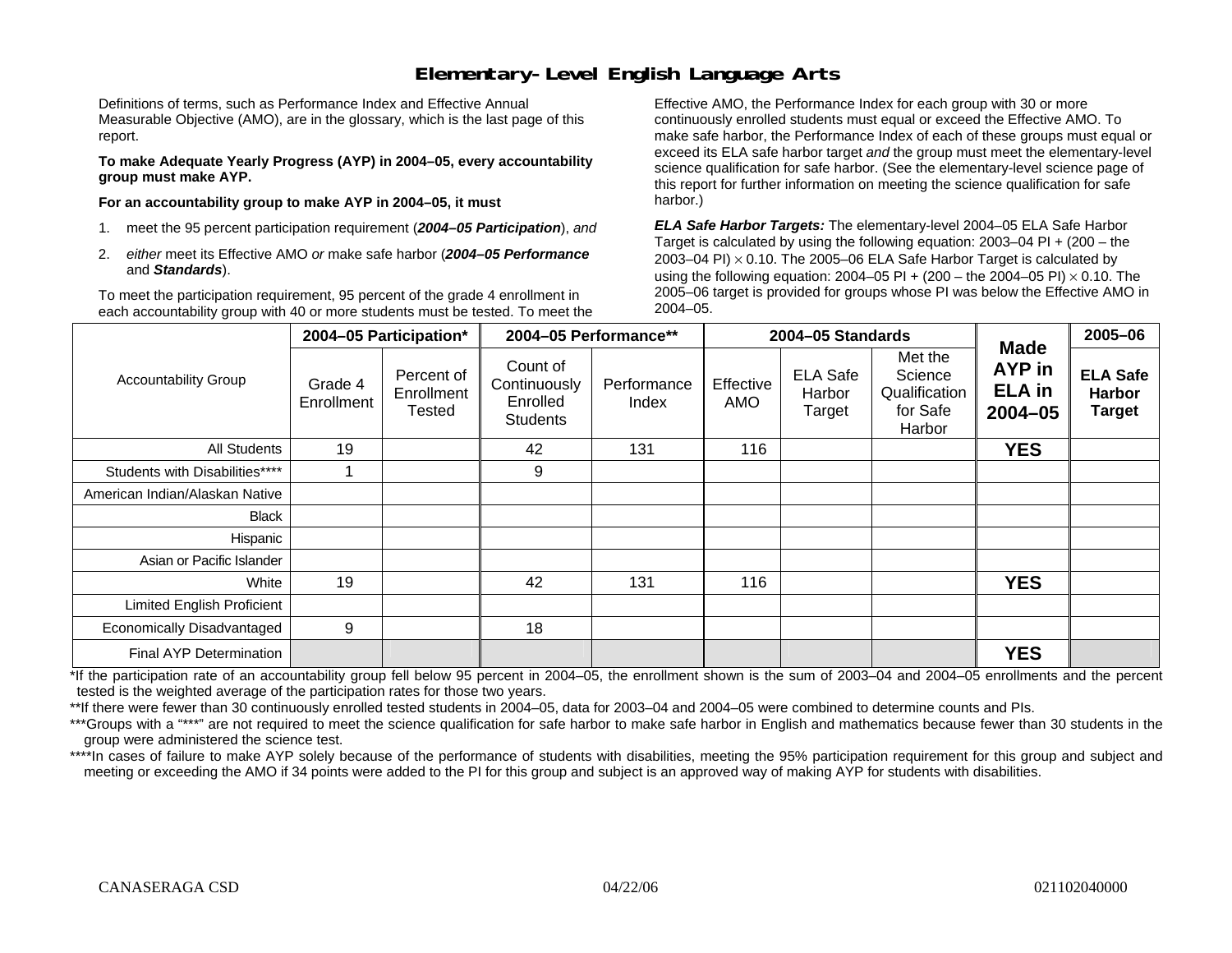### **Elementary-Level Mathematics**

Definitions of terms, such as Performance Index and Effective Annual Measurable Objective (AMO), are in the glossary, which is the last page of this report.

**To make Adequate Yearly Progress (AYP) in 2004–05, every accountability group must make AYP.** 

**For an accountability group to make AYP in 2004–05, it must** 

- 1. meet the 95 percent participation requirement (*2004–05 Participation*), *and*
- 2. *either* meet its Effective AMO *or* make safe harbor (*2004–05 Performance*  and *Standards*).

To meet the participation requirement, 95 percent of the grade 4 enrollment in each accountability group with 40 or more students must be tested. To meet the

Effective AMO, the Performance Index for each group with 30 or more continuously enrolled students must equal or exceed the Effective AMO. To make safe harbor, the Performance Index of each of these groups must equal or exceed its math safe harbor target *and* the group must meet the elementarylevel science qualification for safe harbor. (See the elementary-level science page of this report for further information on meeting the science qualification for safe harbor.)

*Math Safe Harbor Targets:* The elementary-level 2004–05 Math Safe Harbor Target is calculated by using the following equation: 2003–04 PI + (200 – the 2003–04 PI)  $\times$  0.10. The 2005–06 Math Safe Harbor Target is calculated by using the following equation: 2004–05 PI + (200 – the 2004–05 PI) × 0.10. The 2005–06 target is provided for groups whose PI was below the Effective AMO in 2004–05.

|                                   |                       | 2004-05 Participation*             | 2004-05 Performance**                                   |                      |                         | 2004-05 Standards             |                                                           |                                                 | 2005-06                                            |
|-----------------------------------|-----------------------|------------------------------------|---------------------------------------------------------|----------------------|-------------------------|-------------------------------|-----------------------------------------------------------|-------------------------------------------------|----------------------------------------------------|
| <b>Accountability Group</b>       | Grade 4<br>Enrollment | Percent of<br>Enrollment<br>Tested | Count of<br>Continuously<br>Enrolled<br><b>Students</b> | Performance<br>Index | Effective<br><b>AMO</b> | Math Safe<br>Harbor<br>Target | Met the<br>Science<br>Qualification<br>for Safe<br>Harbor | <b>Made</b><br>AYP in<br>Math in<br>$2004 - 05$ | <b>Math Safe</b><br><b>Harbor</b><br><b>Target</b> |
| <b>All Students</b>               | 20                    |                                    | 42                                                      | 164                  | 127                     |                               |                                                           | <b>YES</b>                                      |                                                    |
| Students with Disabilities****    | 2                     |                                    | 9                                                       |                      |                         |                               |                                                           |                                                 |                                                    |
| American Indian/Alaskan Native    |                       |                                    |                                                         |                      |                         |                               |                                                           |                                                 |                                                    |
| <b>Black</b>                      |                       |                                    |                                                         |                      |                         |                               |                                                           |                                                 |                                                    |
| Hispanic                          |                       |                                    |                                                         |                      |                         |                               |                                                           |                                                 |                                                    |
| Asian or Pacific Islander         |                       |                                    |                                                         |                      |                         |                               |                                                           |                                                 |                                                    |
| White                             | 20                    |                                    | 42                                                      | 164                  | 127                     |                               |                                                           | <b>YES</b>                                      |                                                    |
| <b>Limited English Proficient</b> |                       |                                    |                                                         |                      |                         |                               |                                                           |                                                 |                                                    |
| Economically Disadvantaged        | 10                    |                                    | 18                                                      |                      |                         |                               |                                                           |                                                 |                                                    |
| <b>Final AYP Determination</b>    |                       |                                    |                                                         |                      |                         |                               |                                                           | <b>YES</b>                                      |                                                    |

\*If the participation rate of an accountability group fell below 95 percent in 2004–05, the enrollment shown is the sum of 2003–04 and 2004–05 enrollments and the percent tested is the weighted average of the participation rates over those two years.

\*\*If there were fewer than 30 continuously enrolled tested students in 2004–05, data for 2003–04 and 2004–05 were combined to determine counts and PIs.

\*\*\*Groups with a "\*\*\*" are not required to meet the science qualification for safe harbor to make safe harbor in English and mathematics because fewer than 30 students in the group were administered the science test.

\*\*\*\* In cases of failure to make AYP solely because of the performance of students with disabilities, meeting the 95% participation requirement for this group and subject and meeting or exceeding the AMO if 34 points were added to the PI for this group and subject is an approved way of making AYP for students with disabilities.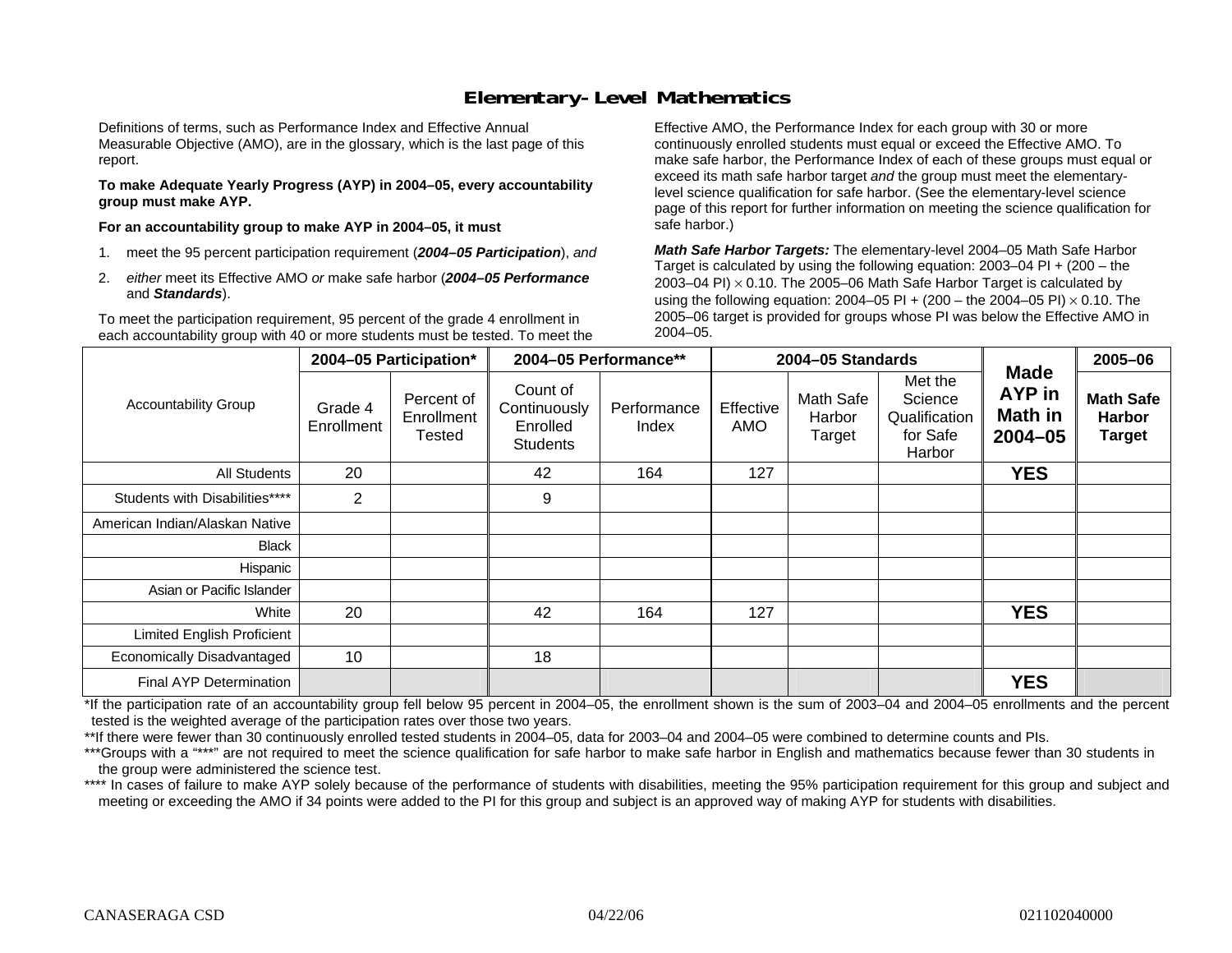### **Elementary-Level Science**

Definitions of terms, such as Progress Target and Adequate Yearly Progress (AYP), are in the glossary, which is the last page of this report.

*Made AYP in Science in 2004–05:* To make AYP in science, the Performance Index (PI) for the "All Students" group must equal or exceed the State Science Standard or the Science Progress Target.

*Qualification for Safe Harbor in Elementary-Level ELA and Math:* For an accountability group to be considered Qualified for Safe Harbor in Elementary-Level ELA and Math, the PI must equal or exceed the State Science Standard or the Science Progress Target in elementarylevel science for that group. Groups with fewer than 30 students tested in elementary-level science are not subject to this qualification criterion.

*Science Progress Targets:* The elementary-level 2004–05 Science Progress Target is calculated by adding one point to the 2003–04 PI. The 2005–06 Science Progress Target is calculated by adding one point to the 2004–05 PI. The 2005–06 target is provided for groups whose PI was below the State Science Standard in 2004–05.

|                                   |                                                         | 2004-05 Performance* | 2004-05 Standards                   |                               |                                             | $2004 - 05$                                                             | 2005-06                       |
|-----------------------------------|---------------------------------------------------------|----------------------|-------------------------------------|-------------------------------|---------------------------------------------|-------------------------------------------------------------------------|-------------------------------|
| <b>Accountability Group</b>       | Count of<br>Continuously<br>Enrolled<br><b>Students</b> | Performance<br>Index | <b>State</b><br>Science<br>Standard | Science<br>Progress<br>Target | <b>Made AYP</b><br>in Science<br>in 2004-05 | Qualified for<br>Safe Harbor in<br>Elementary-<br>Level ELA and<br>Math | Science<br>Progress<br>Target |
| <b>All Students</b>               | 42                                                      | 186                  | 100                                 |                               | <b>YES</b>                                  | <b>YES</b>                                                              |                               |
| <b>Students with Disabilities</b> | 9                                                       |                      |                                     |                               |                                             |                                                                         |                               |
| American Indian/Alaskan Native    |                                                         |                      |                                     |                               |                                             |                                                                         |                               |
| <b>Black</b>                      |                                                         |                      |                                     |                               |                                             |                                                                         |                               |
| Hispanic                          |                                                         |                      |                                     |                               |                                             |                                                                         |                               |
| Asian or Pacific Islander         |                                                         |                      |                                     |                               |                                             |                                                                         |                               |
| White                             | 42                                                      | 186                  | 100                                 |                               |                                             | <b>YES</b>                                                              |                               |
| Limited English Proficient        |                                                         |                      |                                     |                               |                                             |                                                                         |                               |
| Economically Disadvantaged        | 18                                                      |                      |                                     |                               |                                             |                                                                         |                               |
| <b>Final AYP Determination</b>    |                                                         |                      |                                     |                               | <b>YES</b>                                  |                                                                         |                               |

\*If there were fewer than 30 continuously enrolled students in 2004–05, data for 2003–04 and 2004–05 were combined to determine counts and Performance Indices.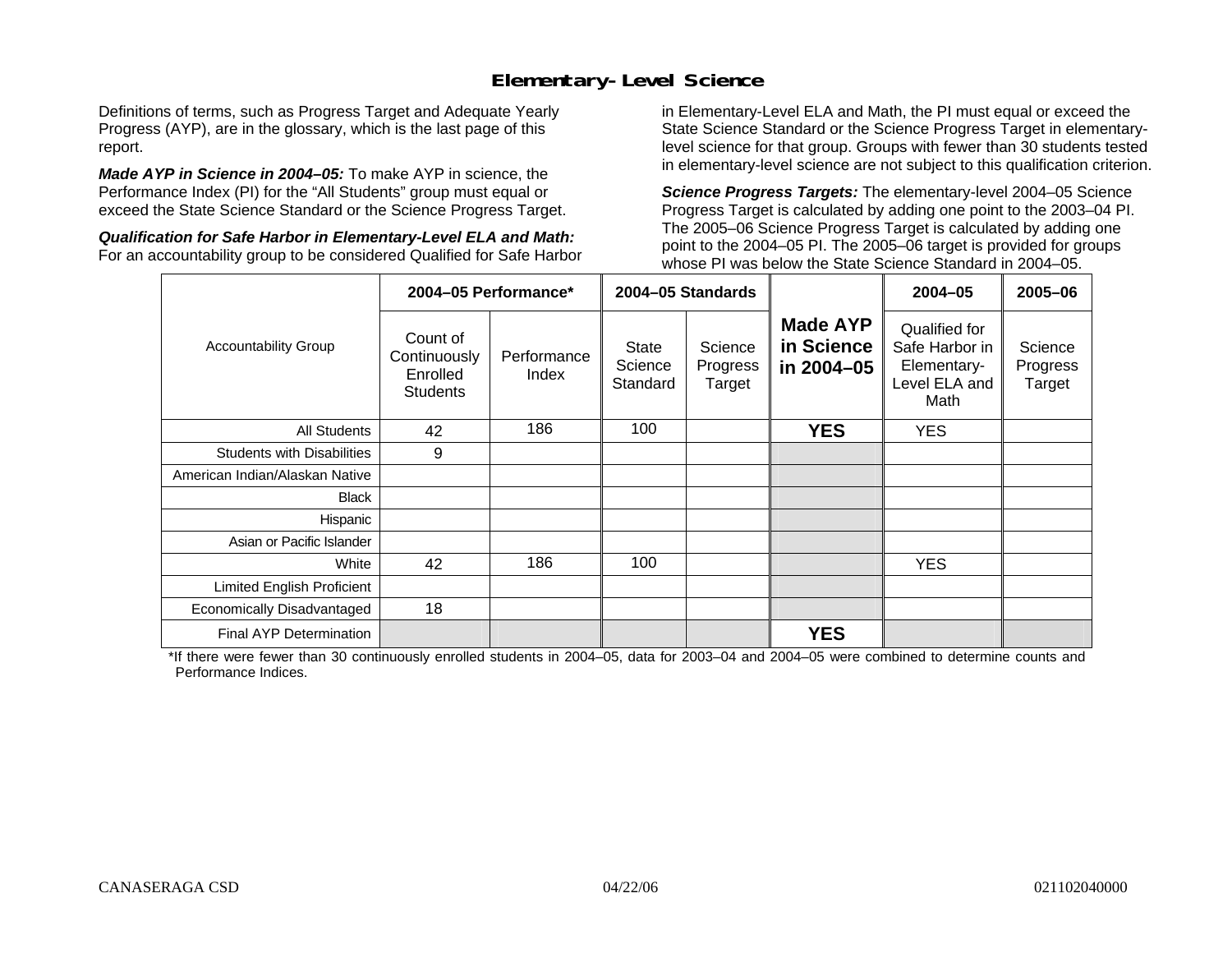# **Middle-Level English Language Arts**

Definitions of terms, such as Performance Index and Effective Annual Measurable Objective (AMO), are in the glossary, which is the last page of this report.

#### **To make Adequate Yearly Progress (AYP) in 2004–05, every accountability group must make AYP.**

#### **For an accountability group to make AYP in 2004–05, it must**

- 1. meet the 95 percent participation requirement (*2004–05 Participation*), *and*
- 2. *either* meet its Effective AMO *or* make safe harbor (*2004–05 Performance* and *Standards*).

To meet the participation requirement, 95 percent of the grade 8 enrollment in each accountability group with 40 or more students must exceed the Effective AMO. To make safe harbor, the Performance Index

be tested. To meet the Effective AMO, the Performance Index for each group with 30 or more continuously enrolled students must equal or of each of these groups must equal or exceed its ELA safe harbor target *and* the group must meet the middle-level science qualification for safe harbor. (See the middle-level science page of this report for further information on meeting the science qualification for safe harbor.)

*ELA Safe Harbor Targets:* The middle-level 2004–05 ELA Safe Harbor Target is calculated by using the following equation: 2003–04 PI + (200 – the 2003–04 PI) <sup>×</sup> 0.10. The 2005–06 ELA Safe Harbor Target is calculated by using the following equation:  $2004-05$  PI +  $(200 -$  the  $2004-$ 05 PI)  $\times$  0.10. The 2005–06 target is provided for groups whose PI was below the Effective AMO in 2004–05.

|                                |                       | 2004-05 Participation*                    |                                                         | 2004-05 Performance** |                  | 2004-05 Standards                   |                                                           |                                                       | 2005-06                                           |
|--------------------------------|-----------------------|-------------------------------------------|---------------------------------------------------------|-----------------------|------------------|-------------------------------------|-----------------------------------------------------------|-------------------------------------------------------|---------------------------------------------------|
| <b>Accountability Group</b>    | Grade 8<br>Enrollment | Percent of<br>Enrollment<br><b>Tested</b> | Count of<br>Continuously<br>Enrolled<br><b>Students</b> | Performance<br>Index  | Effective<br>AMO | <b>ELA Safe</b><br>Harbor<br>Target | Met the<br>Science<br>Qualification<br>for Safe<br>Harbor | <b>Made</b><br>AYP in<br><b>ELA</b> in<br>$2004 - 05$ | <b>ELA Safe</b><br><b>Harbor</b><br><b>Target</b> |
| All Students                   | 25                    |                                           | 52                                                      | 125                   | 103              |                                     |                                                           | <b>YES</b>                                            |                                                   |
| Students with Disabilities**** | 3                     |                                           | 5                                                       |                       |                  |                                     |                                                           |                                                       |                                                   |
| American Indian/Alaskan Native |                       |                                           |                                                         |                       |                  |                                     |                                                           |                                                       |                                                   |
| <b>Black</b>                   |                       |                                           |                                                         |                       |                  |                                     |                                                           |                                                       |                                                   |
| Hispanic                       |                       |                                           |                                                         |                       |                  |                                     |                                                           |                                                       |                                                   |
| Asian or Pacific Islander      |                       |                                           |                                                         |                       |                  |                                     |                                                           |                                                       |                                                   |
| White                          | 25                    |                                           | 52                                                      | 125                   | 103              |                                     |                                                           | <b>YES</b>                                            |                                                   |
| Limited English Proficient     |                       |                                           |                                                         |                       |                  |                                     |                                                           |                                                       |                                                   |
| Economically Disadvantaged     | 12                    |                                           | 25                                                      |                       |                  |                                     |                                                           |                                                       |                                                   |
| Final AYP Determination        |                       |                                           |                                                         |                       |                  |                                     |                                                           | <b>YES</b>                                            |                                                   |

\*If the participation rate of an accountability group fell below 95 percent in 2004–05, the enrollment shown is the sum of 2003–04 and 2004–05 enrollments and the percent tested is the weighted average of the participation rates for those two years.

\*\*If there were fewer than 30 continuously enrolled tested students in 2004–05, data for 2003–04 and 2004–05 were combined to determine counts and PIs.

\*\*\*Groups with a "\*\*\*" are not required to meet the science qualification for safe harbor to make safe harbor in English and mathematics because fewer than 30 students in the group were administered the science test.

\*\*\*\* In cases of failure to make AYP solely because of the performance of students with disabilities, meeting the 95% participation requirement for this group and subject and meeting or exceeding the AMO if 34 points were added to the PI for this group and subject is an approved way of making AYP for students with disabilities.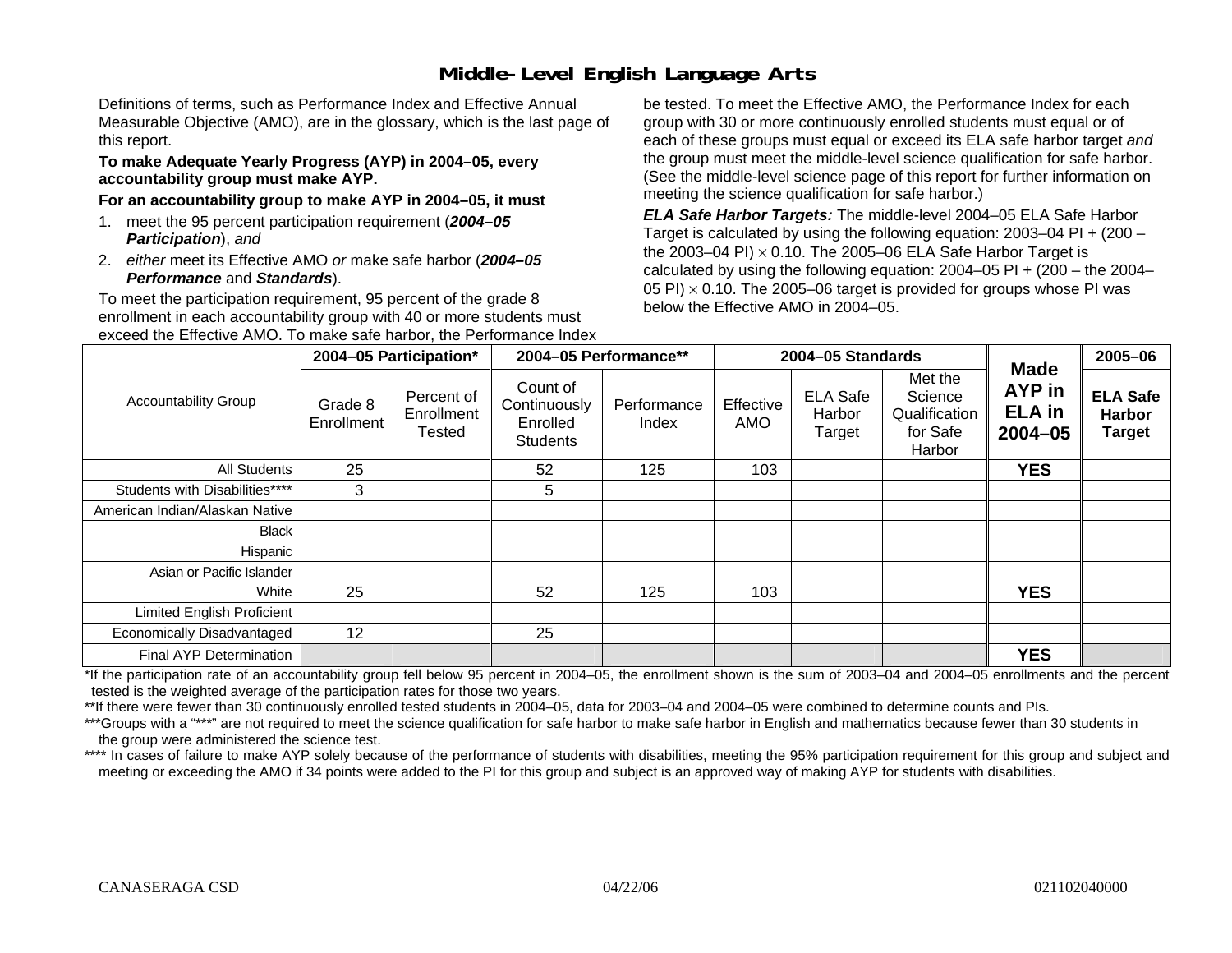### **Middle-Level Mathematics**

Definitions of terms, such as Performance Index and Effective Annual Measurable Objective (AMO), are in the glossary, which is the last page of this report.

#### **To make Adequate Yearly Progress (AYP) in 2004–05, every accountability group must make AYP.**

**For an accountability group to make AYP in 2004–05, it must** 

- 1. meet the 95 percent participation requirement (*2004–05 Participation*), *and*
- 2. *either* meet its Effective AMO *or* make safe harbor (*2004–05 Performance* and *Standards*).

To meet the participation requirement, 95 percent of the grade 8 enrollment in each accountability group with 40 or more students must be tested. To meet the Effective AMO, the Performance Index for each group with 30 or more continuously enrolled students must equal or exceed the Effective AMO. To make safe harbor, the Performance Index of each of these groups must equal or exceed its math safe harbor target *and* the group must meet the middle-level science qualification for safe harbor. (See the middle-level science page of this report for further information on meeting the science qualification for safe harbor.)

*Math Safe Harbor Targets:* The middle-level 2004–05 Math Safe Harbor Target is calculated by using the following equation: 2003–04 PI + (200 – the 2003–04 PI) <sup>×</sup> 0.10. The 2005–06 Math Safe Harbor Target is calculated by using the following equation: 2004–05 PI + (200 – the 2004–05 PI)  $\times$  0.10. The 2005–06 target is provided for groups whose PI was below the Effective AMO in 2004–05.

|                                   |                       | 2004-05 Participation*                    |                                                         | 2004-05 Performance** |                  | 2004-05 Standards             |                                                           |                                                               | 2005-06                                            |
|-----------------------------------|-----------------------|-------------------------------------------|---------------------------------------------------------|-----------------------|------------------|-------------------------------|-----------------------------------------------------------|---------------------------------------------------------------|----------------------------------------------------|
| <b>Accountability Group</b>       | Grade 8<br>Enrollment | Percent of<br>Enrollment<br><b>Tested</b> | Count of<br>Continuously<br>Enrolled<br><b>Students</b> | Performance<br>Index  | Effective<br>AMO | Math Safe<br>Harbor<br>Target | Met the<br>Science<br>Qualification<br>for Safe<br>Harbor | <b>Made</b><br><b>AYP</b> in<br><b>Math in</b><br>$2004 - 05$ | <b>Math Safe</b><br><b>Harbor</b><br><b>Target</b> |
| All Students                      | 24                    |                                           | 51                                                      | 147                   | 80               |                               |                                                           | <b>YES</b>                                                    |                                                    |
| <b>Students with Disabilities</b> | 3                     |                                           | 4                                                       |                       |                  |                               |                                                           |                                                               |                                                    |
| American Indian/Alaskan Native    |                       |                                           |                                                         |                       |                  |                               |                                                           |                                                               |                                                    |
| Black                             |                       |                                           |                                                         |                       |                  |                               |                                                           |                                                               |                                                    |
| Hispanic                          |                       |                                           |                                                         |                       |                  |                               |                                                           |                                                               |                                                    |
| Asian or Pacific Islander         |                       |                                           |                                                         |                       |                  |                               |                                                           |                                                               |                                                    |
| White                             | 24                    |                                           | 51                                                      | 147                   | 80               |                               |                                                           | <b>YES</b>                                                    |                                                    |
| Limited English Proficient        |                       |                                           |                                                         |                       |                  |                               |                                                           |                                                               |                                                    |
| Economically Disadvantaged        | 12                    |                                           | 25                                                      |                       |                  |                               |                                                           |                                                               |                                                    |
| <b>Final AYP Determination</b>    |                       |                                           |                                                         |                       |                  |                               |                                                           | <b>YES</b>                                                    |                                                    |

\*If the participation rate of an accountability group fell below 95 percent in 2004–05, the enrollment shown is the sum of 2003–04 and 2004–05 enrollments and the percent tested is the weighted average of the participation rates over those two years.

\*\*If there were fewer than 30 continuously enrolled tested students in 2004–05, data for 2003–04 and 2004–05 were combined to determine counts and PIs.

\*\*\*Groups with a "\*\*\*" are not required to meet the science qualification for safe harbor to make safe harbor in English and mathematics because fewer than 30 students in the group were administered the science test.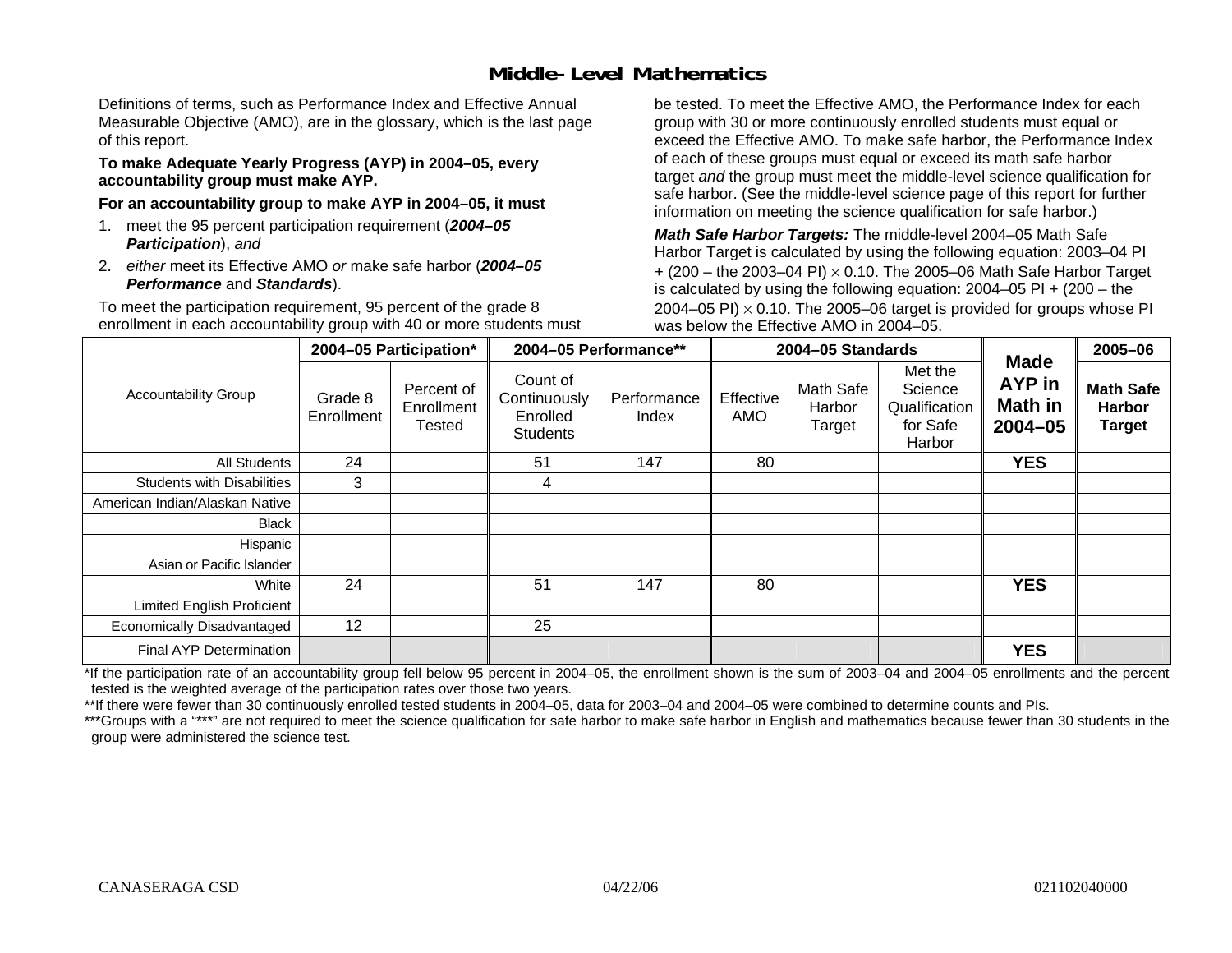### **Middle-Level Science**

Definitions of terms, such as Progress Target and Adequate Yearly Progress (AYP), are in the glossary, which is the last page of this report.

*Made AYP in Science in 2004–05:* To make AYP in science, the Performance Index (PI) for the "All Students" group must equal or exceed the State Science Standard or the Science Progress Target.

*Qualification for Safe Harbor in Middle-Level ELA and Math:* For an accountability group to be considered Qualified for Safe Harbor in Middle-Level ELA and Math, the PI must equal or exceed the State

Science Standard or the Science Progress Target in middle-level science for that group. Groups with fewer than 30 students tested in middle-level science are not subject to this qualification criterion.

*Science Progress Targets:* The middle-level 2004–05 Science Progress Target is calculated by adding one point to the 2003–04 PI. The 2005–06 Science Progress Target is calculated by adding one point to the 2004–05 PI. The 2005–06 target is provided for groups whose PI was below the State Science Standard in 2004–05.

|                                   |                                                         | 2004-05 Performance* |                                     | 2004-05 Standards             |                                             | $2004 - 05$                                                            | 2005-06                       |
|-----------------------------------|---------------------------------------------------------|----------------------|-------------------------------------|-------------------------------|---------------------------------------------|------------------------------------------------------------------------|-------------------------------|
| <b>Accountability Group</b>       | Count of<br>Continuously<br>Enrolled<br><b>Students</b> | Performance<br>Index | <b>State</b><br>Science<br>Standard | Science<br>Progress<br>Target | <b>Made AYP</b><br>in Science<br>in 2004-05 | Qualified<br>for Safe<br>Harbor in<br>Middle-<br>Level ELA<br>and Math | Science<br>Progress<br>Target |
| <b>All Students</b>               | 51                                                      | 173                  | 100                                 |                               | <b>YES</b>                                  | <b>YES</b>                                                             |                               |
| <b>Students with Disabilities</b> | 4                                                       |                      |                                     |                               |                                             |                                                                        |                               |
| American Indian/Alaskan Native    |                                                         |                      |                                     |                               |                                             |                                                                        |                               |
| <b>Black</b>                      |                                                         |                      |                                     |                               |                                             |                                                                        |                               |
| Hispanic                          |                                                         |                      |                                     |                               |                                             |                                                                        |                               |
| Asian or Pacific Islander         |                                                         |                      |                                     |                               |                                             |                                                                        |                               |
| White                             | 51                                                      | 173                  | 100                                 |                               |                                             | <b>YES</b>                                                             |                               |
| Limited English Proficient        |                                                         |                      |                                     |                               |                                             |                                                                        |                               |
| Economically Disadvantaged        | 25                                                      |                      |                                     |                               |                                             |                                                                        |                               |
| <b>Final AYP Determination</b>    |                                                         |                      |                                     |                               | <b>YES</b>                                  |                                                                        |                               |

\*If there were fewer than 30 continuously enrolled students in 2004–05, data for 2003–04 and 2004–05 were combined to determine counts and PIs.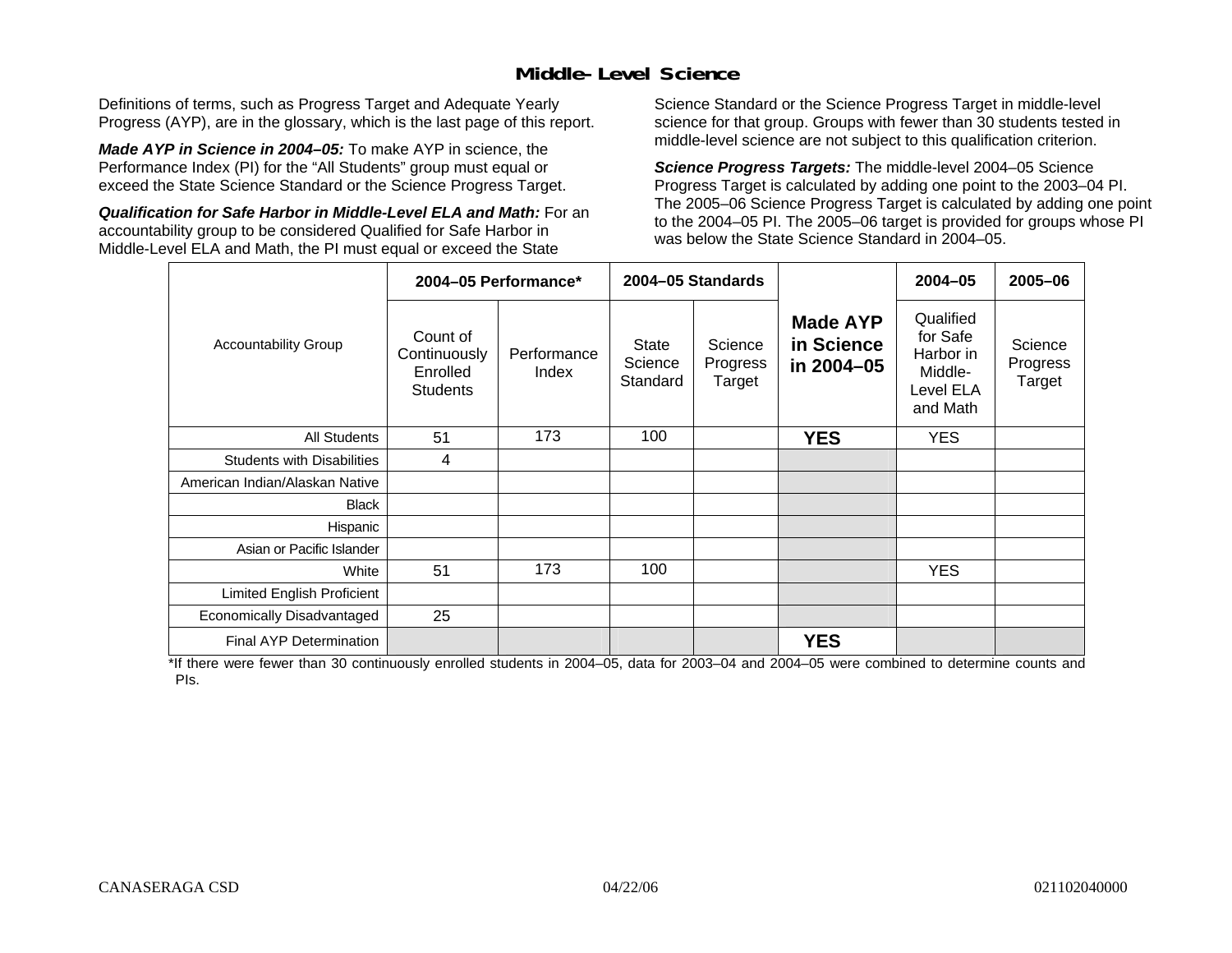# **Secondary-Level English Language Arts**

Definitions of terms, such as Performance Index and Effective Annual Measurable Objective (AMO), are in the glossary, which is the last page of this report.

#### **To make Adequate Yearly Progress (AYP) in 2004–05, every accountability group must make AYP.**

**For an accountability group to make AYP in 2004–05,** 95 percent of seniors in each accountability group of 40 or more must have taken an English examination that meets the student graduation requirement. Each group must also meet its Effective AMO *or* make safe harbor (*2004–05 Performance* and *Standards*). To meet the Effective AMO, the Performance Index for each group with 30 or more cohort members must equal or exceed the Effective AMO. To make safe harbor, the

Performance Index of each of these groups must equal or exceed its ELA safe harbor target *and* the group must meet the graduation-rate qualification for safe harbor. (See the graduation-rate page of this report for further information on meeting the graduation-rate qualification for safe harbor.)

*ELA Safe Harbor Targets:* The secondary-level 2004–05 ELA Safe Harbor Target is calculated by using the following equation: 2003–04 PI + (200 – the 2003–04 PI) <sup>×</sup> 0.10. The 2005–06 ELA Safe Harbor Target is calculated by using the following equation:  $2004-05$  PI  $+$  (200 – the 2004–05 PI)  $\times$  0.10. The 2005–06 target is provided for groups whose PI was below the Effective AMO in 2004–05.

| <b>Accountability Group</b>       |                                       | 2004-05 Performance**<br>2004-05 Participation*<br>2004-05 Standards |                                                         | <b>Made</b>          | 2005-06          |                                        |                                                                    |                                    |                                     |
|-----------------------------------|---------------------------------------|----------------------------------------------------------------------|---------------------------------------------------------|----------------------|------------------|----------------------------------------|--------------------------------------------------------------------|------------------------------------|-------------------------------------|
|                                   | Count of<br>Seniors in<br>$2004 - 05$ | Percent<br>of<br>Seniors<br>Tested                                   | Count of<br>2001<br>Accountability<br>Cohort<br>Members | Performance<br>Index | Effective<br>AMO | <b>ELA</b><br>Safe<br>Harbor<br>Target | Met the<br>Graduation-<br>Rate<br>Qualification for<br>Safe Harbor | AYP in<br><b>ELA</b> in<br>2004-05 | <b>ELA Safe</b><br>Harbor<br>Target |
| All Students                      | 33                                    |                                                                      | 36                                                      | 150                  | 132              |                                        |                                                                    | <b>YES</b>                         |                                     |
| <b>Students with Disabilities</b> | 2                                     |                                                                      | 3                                                       |                      |                  |                                        |                                                                    |                                    |                                     |
| American Indian/Alaskan Native    |                                       |                                                                      |                                                         |                      |                  |                                        |                                                                    |                                    |                                     |
| <b>Black</b>                      |                                       |                                                                      |                                                         |                      |                  |                                        |                                                                    |                                    |                                     |
| Hispanic                          |                                       |                                                                      |                                                         |                      |                  |                                        |                                                                    |                                    |                                     |
| Asian or Pacific Islander         |                                       |                                                                      |                                                         |                      |                  |                                        |                                                                    |                                    |                                     |
| White                             | 33                                    |                                                                      | 36                                                      | 150                  | 132              |                                        |                                                                    | <b>YES</b>                         |                                     |
| Limited English Proficient        |                                       |                                                                      |                                                         |                      |                  |                                        |                                                                    |                                    |                                     |
| Economically Disadvantaged        | $\overline{7}$                        |                                                                      | 8                                                       |                      |                  |                                        |                                                                    |                                    |                                     |
| Final AYP Determination           |                                       |                                                                      |                                                         |                      |                  |                                        |                                                                    | <b>YES</b>                         |                                     |

\*If the participation rate of an accountability group fell below 95 percent in 2004–05, the count of seniors shown is the sum of 2003–04 and 2004–05 counts and the percent tested is the weighted average of the participation rates for those two years.

\*\*If there were fewer than thirty 2001 accountability cohort members, 2000 and 2001 cohort data were combined to determine counts and PIs.

\*\*\*Groups with a "\*\*\*" are not required to meet the graduation-rate qualification for safe harbor, because fewer than 30 members in the 2000 graduation-rate cohort were in those groups.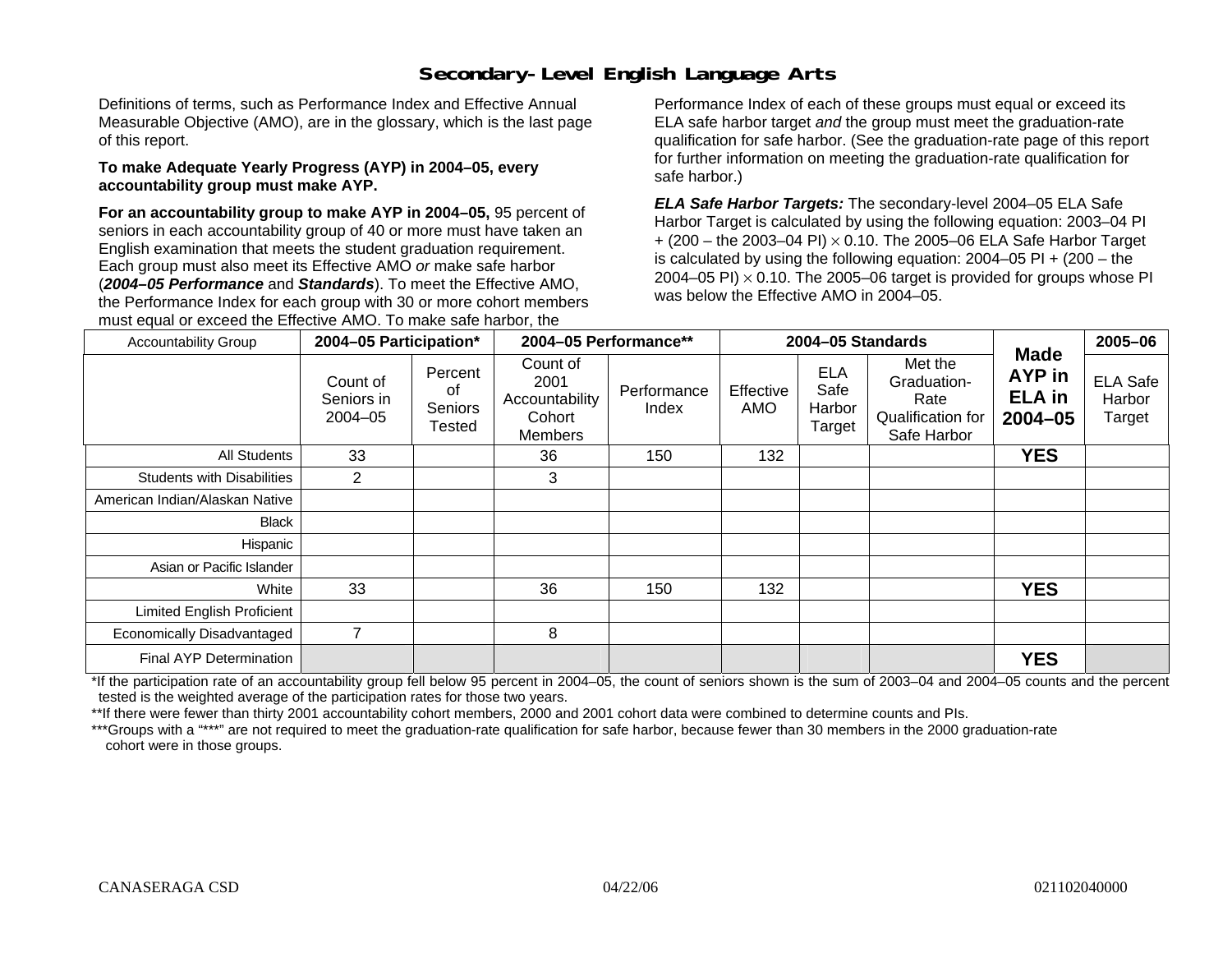# **Secondary-Level Mathematics**

Definitions of terms, such as Performance Index and Effective Annual Measurable Objective (AMO), are in the glossary, which is the last page of this report.

#### **To make Adequate Yearly Progress (AYP) in 2004–05, every accountability group must make AYP.**

**For an accountability group to make AYP in 2004–05,** 95 percent of seniors in each accountability group of 40 or more must have taken a mathematics examination that meets the student graduation requirement. Each group must also meet its Effective AMO *or* make safe harbor (*2004–05 Performance* and *Standards*). To meet the Effective AMO, the Performance Index for each group with 30 or more cohort members must equal or exceed the Effective AMO. To make safe

harbor, the Performance Index of each of these groups must equal or exceed its math safe harbor target *and* the group must meet the graduation-rate qualification for safe harbor. (See the graduation-rate page of this report for further information on meeting the graduation-rate qualification for safe harbor.)

*Math Safe Harbor Targets:* The secondary-level 2004–05 Math Safe Harbor Target is calculated by using the following equation: 2003–04 PI + (200 – the 2003–04 PI) <sup>×</sup> 0.10. The 2005–06 Math Safe Harbor Target is calculated by using the following equation:  $2004-05$  PI  $+$  (200 – the 2004–05 PI)  $\times$  0.10. The 2005–06 target is provided for groups whose PI was below the Effective AMO in 2004–05.

| <b>Accountability Group</b>       | 2004-05 Participation*                |                                           | 2004-05 Performance**                                       |                      | 2004-05 Standards |                                  |                                                                    | Made                             | 2005-06                       |
|-----------------------------------|---------------------------------------|-------------------------------------------|-------------------------------------------------------------|----------------------|-------------------|----------------------------------|--------------------------------------------------------------------|----------------------------------|-------------------------------|
|                                   | Count of<br>Seniors in<br>$2004 - 05$ | Percent<br>οf<br><b>Seniors</b><br>Tested | Count of 2001<br>Accountability<br>Cohort<br><b>Members</b> | Performance<br>Index | Effective<br>AMO  | Math<br>Safe<br>Harbor<br>Target | Met the<br>Graduation-<br>Rate<br>Qualification for<br>Safe Harbor | AYP in<br>Math in<br>$2004 - 05$ | Math Safe<br>Harbor<br>Target |
| All Students                      | 33                                    |                                           | 36                                                          | 164                  | 123               |                                  |                                                                    | <b>YES</b>                       |                               |
| <b>Students with Disabilities</b> | $\overline{2}$                        |                                           | 3                                                           |                      |                   |                                  |                                                                    |                                  |                               |
| American Indian/Alaskan Native    |                                       |                                           |                                                             |                      |                   |                                  |                                                                    |                                  |                               |
| Black                             |                                       |                                           |                                                             |                      |                   |                                  |                                                                    |                                  |                               |
| Hispanic                          |                                       |                                           |                                                             |                      |                   |                                  |                                                                    |                                  |                               |
| Asian or Pacific Islander         |                                       |                                           |                                                             |                      |                   |                                  |                                                                    |                                  |                               |
| White                             | 33                                    |                                           | 36                                                          | 164                  | 123               |                                  |                                                                    | <b>YES</b>                       |                               |
| <b>Limited English Proficient</b> |                                       |                                           |                                                             |                      |                   |                                  |                                                                    |                                  |                               |
| Economically Disadvantaged        | $\overline{7}$                        |                                           | 8                                                           |                      |                   |                                  |                                                                    |                                  |                               |
| Final AYP Determination           |                                       |                                           |                                                             |                      |                   |                                  |                                                                    | <b>YES</b>                       |                               |

\*If the participation rate of an accountability group fell below 95 percent in 2004–05, the count of seniors shown is the sum of 2003–04 and 2004–05 counts and the percent tested is the weighted average of the participation rates for those two years.

\*\*It there were fewer than thirty 2001 accountability cohort members, 2000 and 2001 cohort data were combined to determine counts and PIs.

\*\*\*Groups with a "\*\*" are not required to meet the graduation-rate qualification for safe harbor, because fewer than 30 members in the 2000 graduation-rate cohort were in those groups.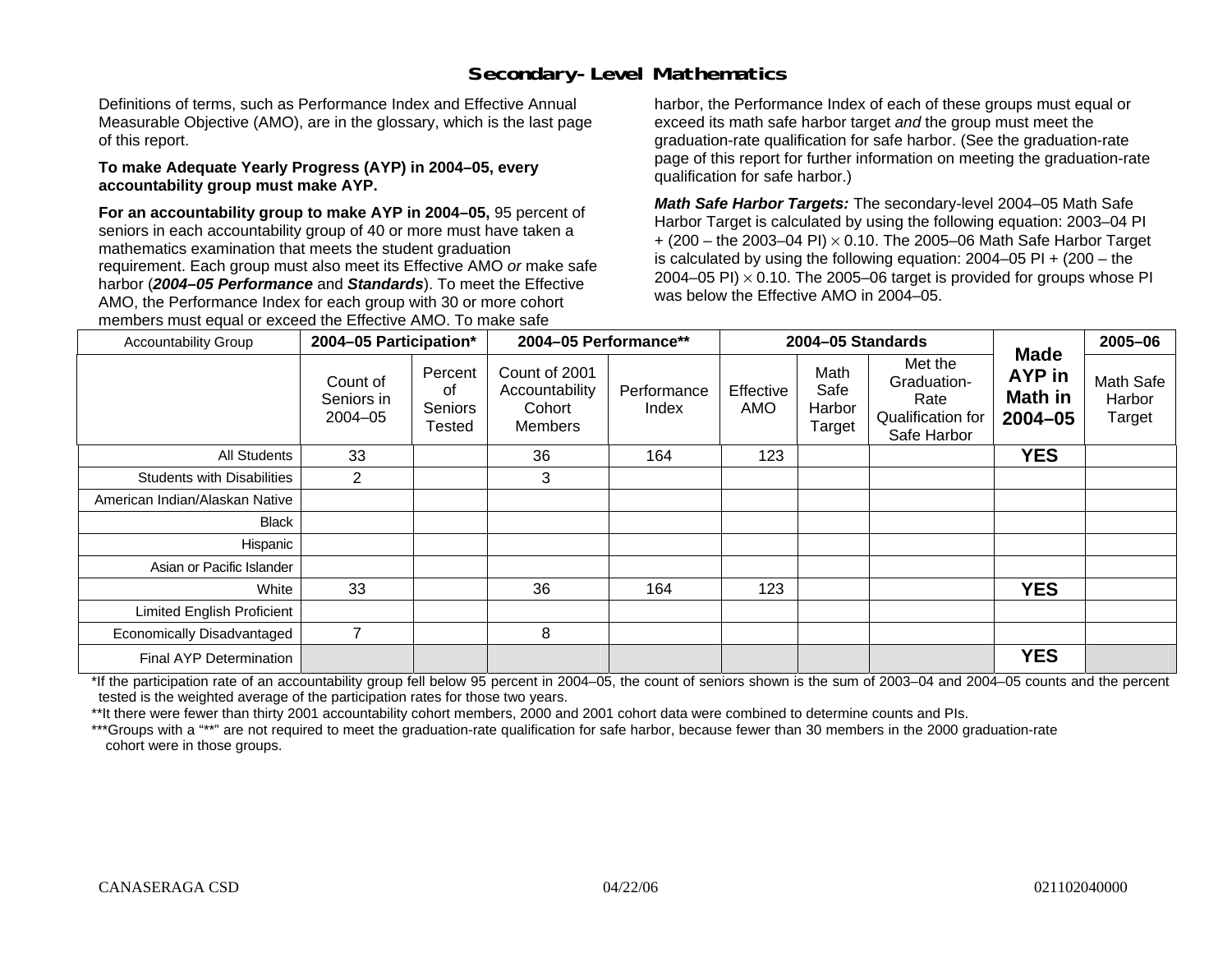### **Graduation Rate**

Definitions of terms, such as Progress Target and Adequate Yearly Progress (AYP), are in the glossary, which is the last page of this report.

*Made AYP in Graduation Rate in 2004–05:* To make AYP in graduation rate, the Percent Earning a Local Diploma by August 31, 2004 for the "All Students" group must equal or exceed the Graduation-Rate Standard or the Graduation-Rate Progress Target.

*Qualification for Safe Harbor in Secondary-Level ELA and Math:* For an accountability group to be considered Qualified for Safe Harbor in Secondary-Level ELA and Math, the Percent Earning a Local Diploma by August 31, 2004 must equal or exceed the Graduation-Rate Standard or the Graduation-Rate Progress Target for that group.

*Graduation-Rate Progress Targets:* The 2004–05 Graduation-Rate Progress Target is calculated by adding one point to the Percent of the 1999 Cohort Earning a Local Diploma by August 31, 2003. The 2005–06 Graduation-Rate Progress Target is calculated by adding one point to the Percent of the 2000 Cohort Earning a Local Diploma by August 31, 2004. This target is provided for each group whose Percent Earning a Local Diploma by August 31, 2004 is below the Graduation-Rate Standard in 2004–05 (55). Groups with fewer than 30 cohort members are not subject to this criterion.

|                                   |                                                                  | 2004-05 Performance                                      |                                 | 2004-05 Standards                         |                                                                             | $2004 - 05$                                                               | 2005-06                                   |
|-----------------------------------|------------------------------------------------------------------|----------------------------------------------------------|---------------------------------|-------------------------------------------|-----------------------------------------------------------------------------|---------------------------------------------------------------------------|-------------------------------------------|
| <b>Accountability Group</b>       | Count of<br>2000<br>Graduation-<br>Rate Cohort<br><b>Members</b> | Percent Earning a<br>Local Diploma by<br>August 31, 2004 | Graduation-<br>Rate<br>Standard | Graduation-<br>Rate<br>Progress<br>Target | <b>Made AYP</b><br><u>in</u><br><b>Graduation</b><br>Rate in<br>$2004 - 05$ | Qualified<br>for Safe<br>Harbor in<br>Secondary-<br>Level ELA<br>and Math | Graduation-<br>Rate<br>Progress<br>Target |
| All Students                      | 50                                                               | 86                                                       | 55                              |                                           | <b>YES</b>                                                                  | <b>YES</b>                                                                |                                           |
| <b>Students with Disabilities</b> | 8                                                                |                                                          |                                 |                                           |                                                                             |                                                                           |                                           |
| American Indian/Alaskan Native    |                                                                  |                                                          |                                 |                                           |                                                                             |                                                                           |                                           |
| <b>Black</b>                      |                                                                  |                                                          |                                 |                                           |                                                                             |                                                                           |                                           |
| Hispanic                          |                                                                  |                                                          |                                 |                                           |                                                                             |                                                                           |                                           |
| Asian or Pacific Islander         |                                                                  |                                                          |                                 |                                           |                                                                             |                                                                           |                                           |
| White                             | 50                                                               | 86                                                       | 55                              |                                           |                                                                             | <b>YES</b>                                                                |                                           |
| Limited English Proficient        |                                                                  |                                                          |                                 |                                           |                                                                             |                                                                           |                                           |
| Economically Disadvantaged        | 9                                                                |                                                          |                                 |                                           |                                                                             |                                                                           |                                           |
| <b>Final AYP Determination</b>    |                                                                  |                                                          |                                 |                                           | <b>YES</b>                                                                  |                                                                           |                                           |